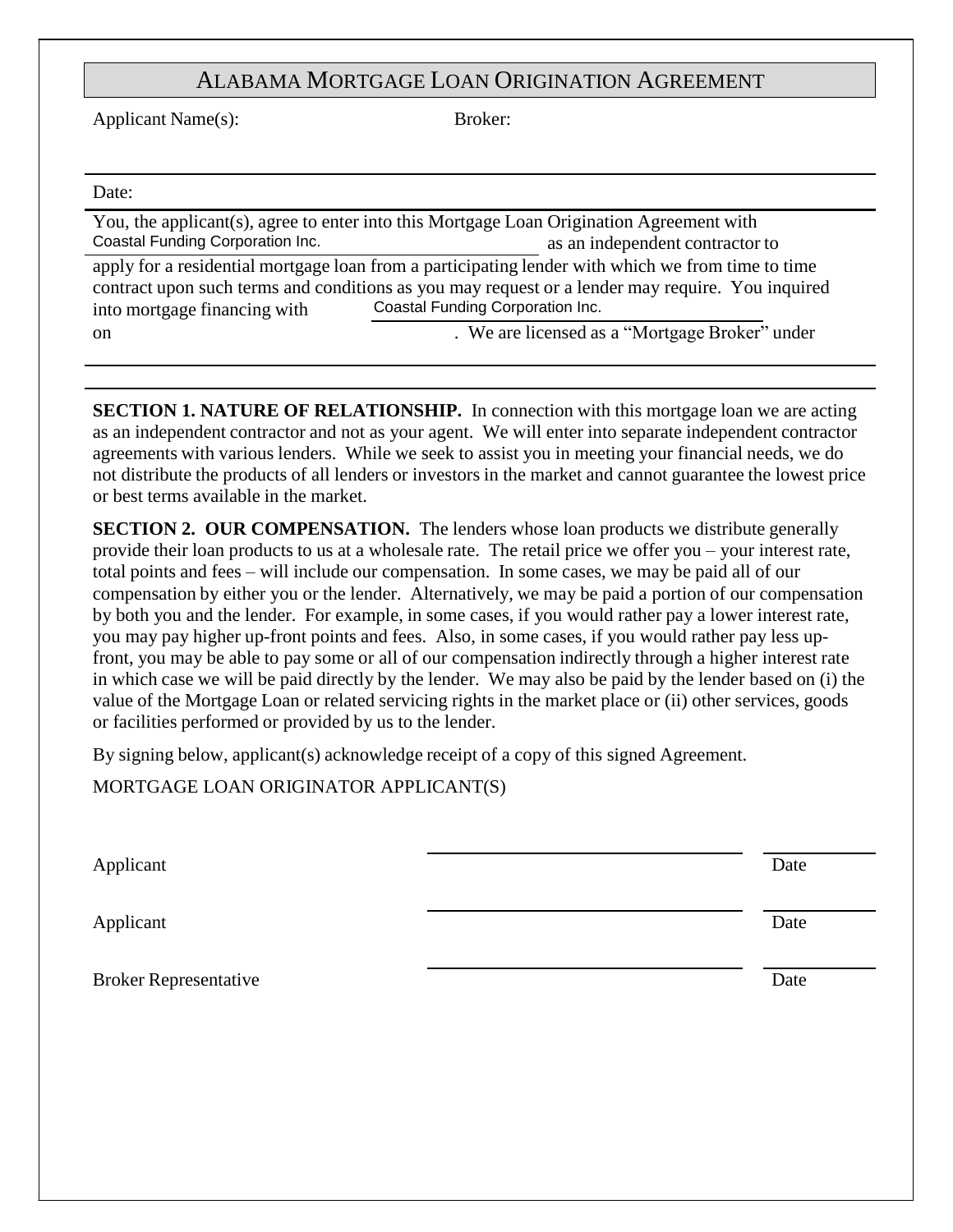## ALABAMA NOTICE OF INSURANCE CHOICE DISCLOSURE

Borrower: Loan Number:

Co-Borrower: Date Prepared:

Subject Property:

Alabama Code 1975 § 5 -19 -20 (e)

(Lender) requires that you obtain insurance against loss of or damage to the above-referenced Property. You have the right to obtain this insurance through any insurer of your choice. However, be advised that (Lender) (Lender) may, for reasonable cause, decline the insurance that you provide.

If you do not exercise your option of obtaining the insurance through an existing policy or a policy independently obtained and paid for by you, (Lender) may purchase the insurance on the property and charge you the premium for such insurance. The premium that (Lender) may charge shall not exceed the premium approved by the administrator or the rates filed by the insurer with the Alabama Department of Insurance, as applicable.

## **ACKNOWLEDGEMENT**

I/We hereby acknowledge receipt of this Alabama Notice of Insurance Choice Disclosure and further acknowledge that I/we understand its provisions.

| Borrower                 | Borrower's Signature    | Date |
|--------------------------|-------------------------|------|
| Co-Borrower              | Co-Borrower's Signature | Date |
| Co-Borrower              | Co-Borrower's Signature | Date |
| Mortgage Loan Originator | NMLS # / License #      |      |
| Company                  | <b>Company Address</b>  |      |